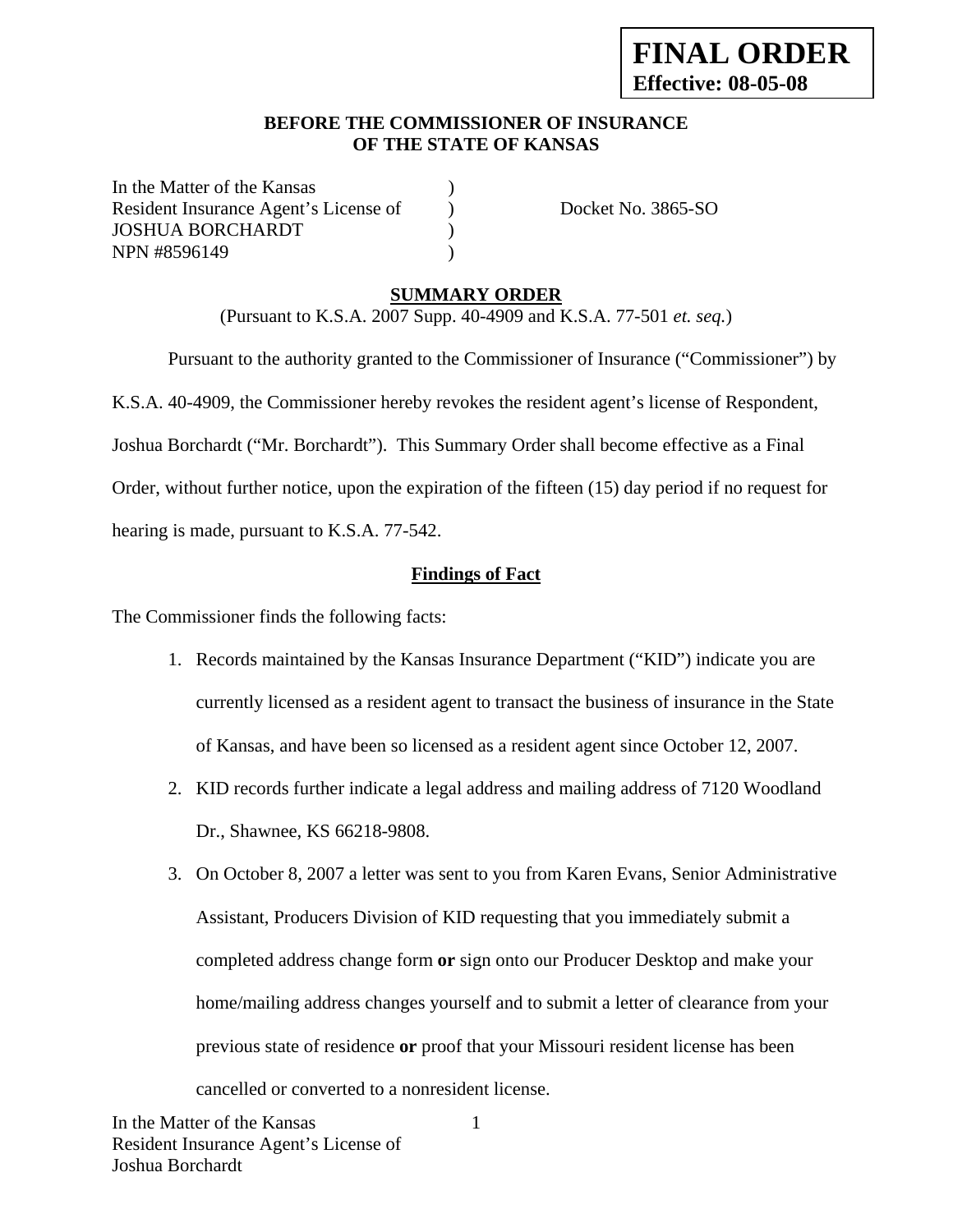- 4. On January 11, 2008, Karen Evans sent an email to you at joshua.borchardt@wausausa.com requesting that you advise why you have not canceled or converted your Missouri resident license to a nonresident license.
- 5. On January 14, 2008 a letter was sent to you at your Kansas address again requesting that you submit a letter of clearance from your previous state of residence **or** proof that your Missouri resident license has been cancelled or converted to a nonresident license and that KID needed an AG11 to add you to any licensed agency you may be affiliated with, or your company(ies) need to appoint you in Kansas.
- 6. On February 14, 2008, this same exact letter was sent to you again.
- 7. On March 14, 2008, again this same exact letter was sent to you with the following hand-written on the bottom of the page "if we cannot confirm by April 14,2008, that your MO resident license has been canceled or converted to a nonresident license, we will submit your file to our legal department for possible action against your KS license.
- 8. To date you have failed to respond to any of the inquiries sent to you by KID.
- 9. As of May 15, 2008, your Missouri license was still classified as a resident license.
- 10. On June 11, 2008 a letter was sent to you at your registered legal and mailing address asking you to provide any additional information in regard to paragraphs 1 through 9 above if you disagreed with those facts. This letter was not returned to KID and as of July 8, 2008, no response has been received by KID.

#### **Applicable Law**

11. K.S.A. 2006 Supp. 40-4909 states, in pertinent part: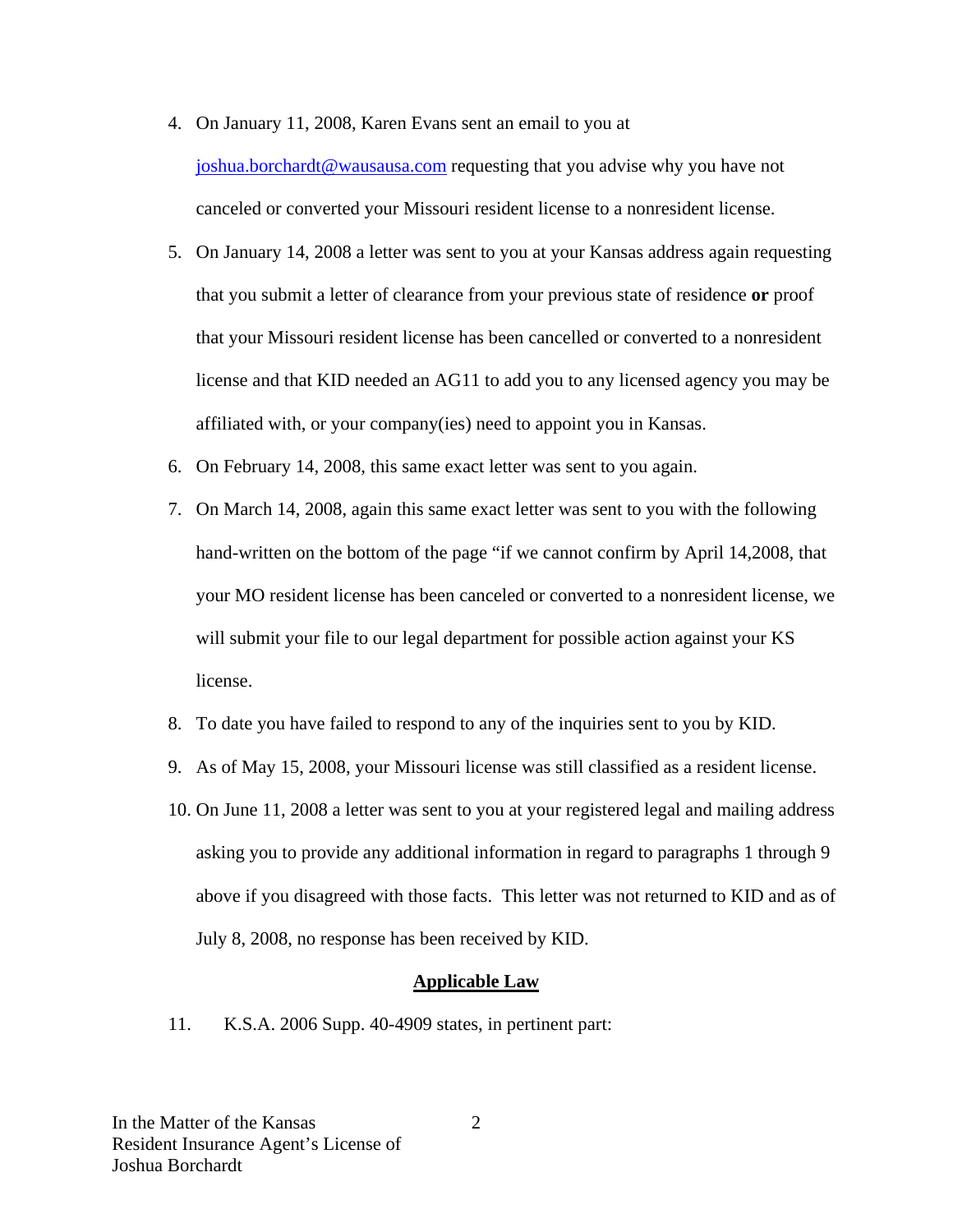- (a) The commissioner may deny, suspend, revoke, or refuse renewal of any license issued under this act if the commissioner finds that the applicant or license holder has:
	- (2) Violated
		- (A) any provision of chapter 40 of the Kansas Statutes Annotated, and amendments thereto, or any rule or regulation promulgated thereunder;
	- (8) Used any fraudulent, coercive, or dishonest practice, or demonstrated any incompetence, untrustworthiness or financial irresponsibility in the conduct of business in this state or elsewhere.
- (b) In addition, the commissioner may suspend, revoke or refuse renewal of any license issued under this act if the commissioner finds that the interests of the insurer or the insurable interests of the public are not properly served under such license.

#### **Conclusions of Law**

- 12. The Commissioner has jurisdiction over Respondent as well as the subject matter of this proceeding, and such proceeding is held in the public interest.
- 13. The Commissioner finds that Respondent's conduct in failing to respond to five letters sent to Respondent from the Producers Division of KID and one letter sent to Respondent from the Legal Division of KID demonstrates incompetence in the conduct of business in this state a violation of K.S.A. 2007 Supp. 40-4909(a)(8).
- 14. The Commissioner finds, pursuant to K.S.A. 40-4909(b), that the insurable interests of the public are not properly served under Respondent's license.
- 15. Accordingly, the Commissioner concludes sufficient grounds exist for the revocation of the insurance agent's license of Joshua Borchardt pursuant to K.S.A. 2007 Supp. 40-4909(a) and (b).

#### **IT IS THEREFORE ORDERED BY THE COMMISSIONER OF INSURANCE THAT:**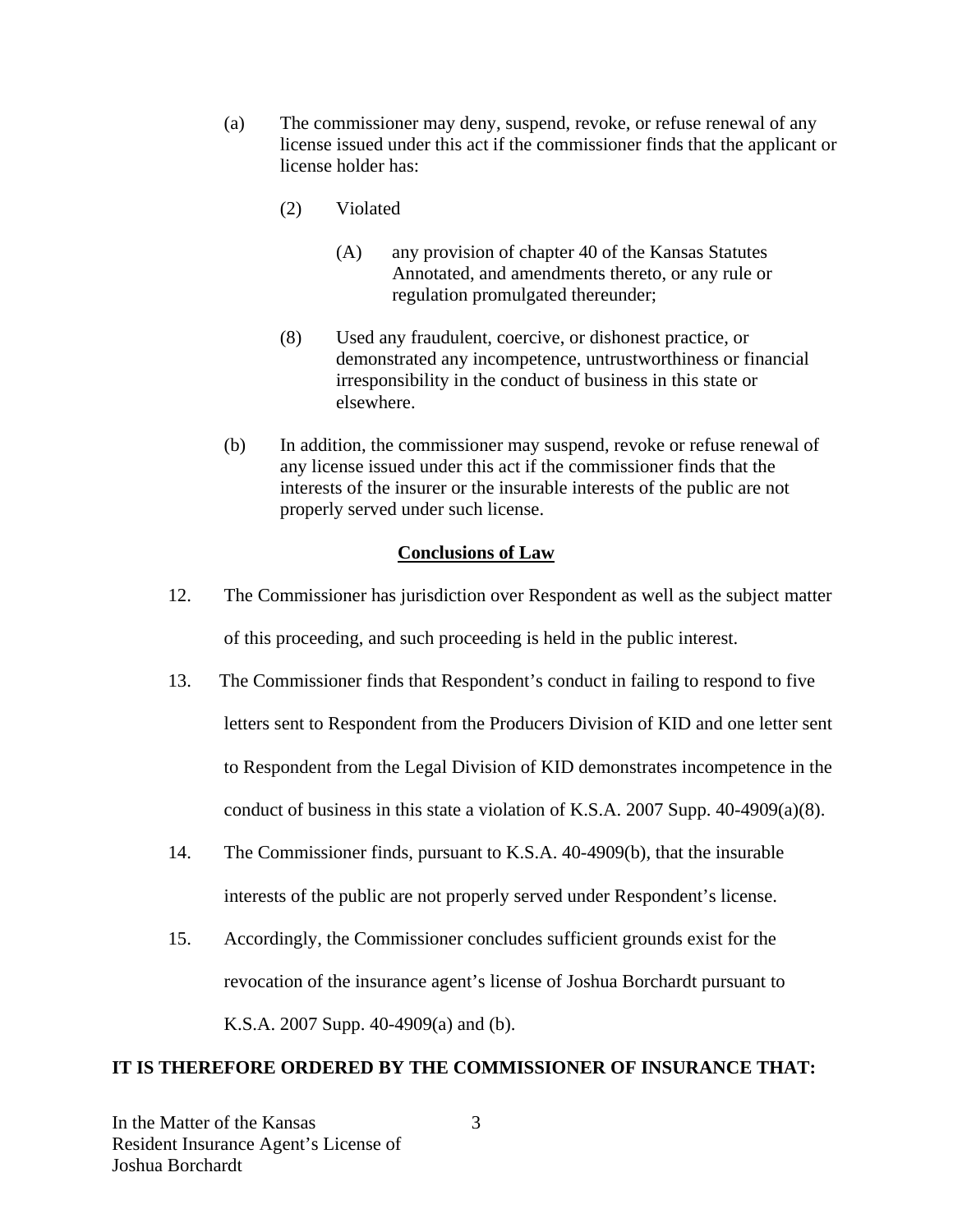1. The Kansas Resident Insurance Agent's License of JOSHUA BORCHARDT is

hereby **REVOKED** effective the effective date of this Order.

#### 2. **IT IS FURTHER ORDERED** that JOSHUA BORCHARDT shall **CEASE** and

**DESIST** from the sale, solicitation or negotiation of insurance and/or receiving compensation

deriving from the sale, solicitation or negotiation of insurance conducted after the effective date

of this Order.

## **NOTICE AND OPPORTUNITY FOR HEARING**

Joshua Borchardt, within fifteen (15) days of service of this Summary Order, may file with the Kansas Insurance Department a written request for hearing on this Summary Order, as provided by K.S.A. 77-542. In the event a hearing is requested, such request should be directed to:

> John W. Campbell, General Counsel Kansas Insurance Department 420 S.W.  $9<sup>th</sup>$  Street Topeka, Kansas 66612

Any costs incurred as a result of conducting any administrative hearing shall be assessed against the agent/agency who is the subject of the hearing as provided by K.S.A. 40-4909(f). Costs shall include witness fees, mileage allowances, any costs associated with reproduction of documents which become part of the hearing record, and the expense of making a record of the hearing.

If a hearing is not requested, this Summary Order shall become effective as a Final Order, without further notice, upon the expiration of the fifteen (15) day period for requesting a hearing. The Final Order will constitute final agency action in the matter.

In the event the Petitioner files a petition for judicial review, the agency officer designated pursuant to K.S.A. 77-613(e) to receive service of a petition for judicial review on behalf of the Kansas Insurance Department is:

> John W. Campbell, General Counsel Kansas Insurance Department  $420$  S.W.  $9^{th}$  St. Topeka, Kansas 66612

## **IT IS SO ORDERED THIS \_10th\_ DAY OF JULY, 2008, IN THE CITY OF TOPEKA, COUNTY OF SHAWNEE, STATE OF KANSAS.**

In the Matter of the Kansas Resident Insurance Agent's License of Joshua Borchardt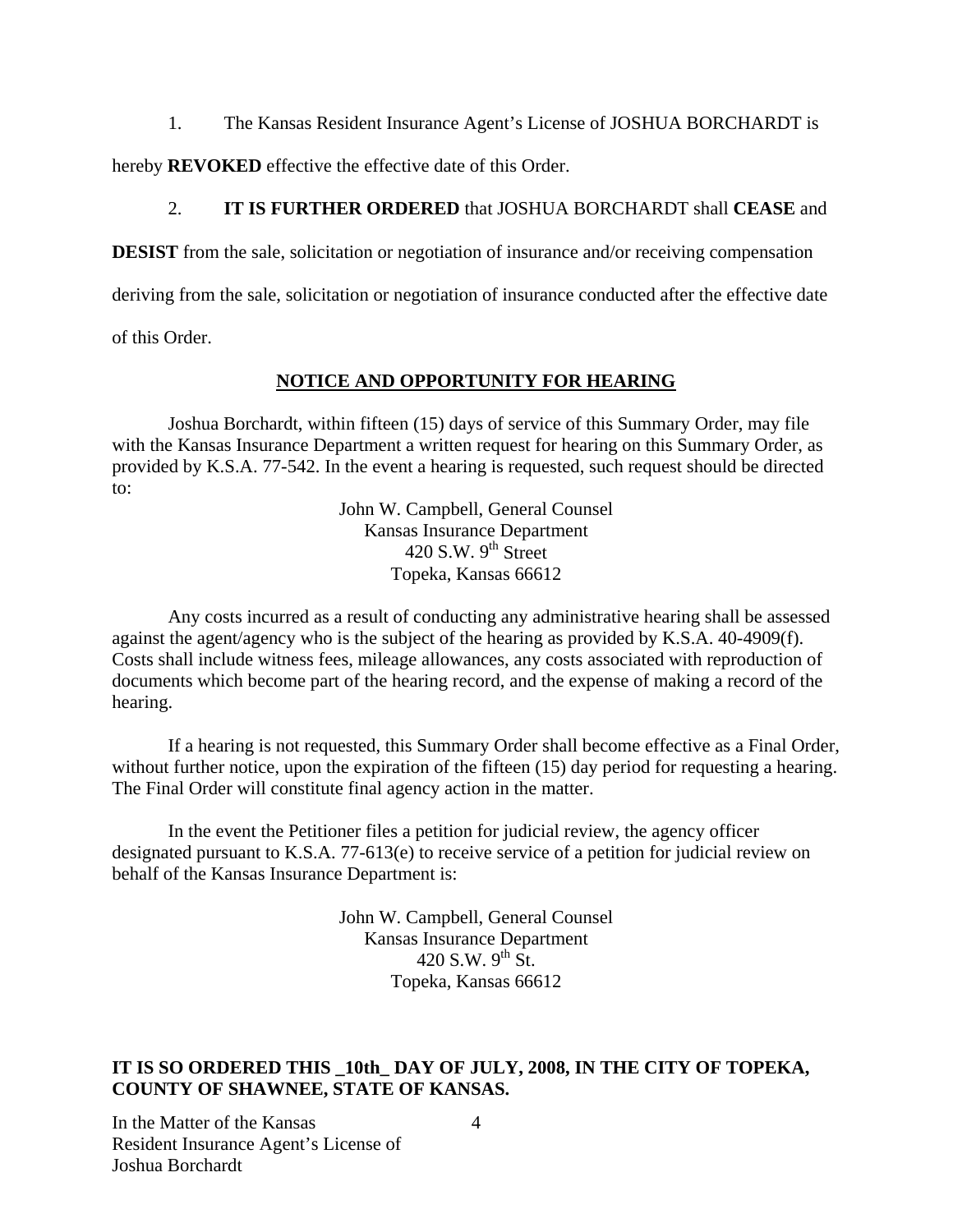

 **\_/**s/ Sandy Praeger**\_\_\_\_\_\_\_\_\_\_\_\_\_\_\_ Sandy Praeger** PARTMENT VOLTON COMMISSIONER OF Insurance

 \_/s/ John W. Campbell\_\_\_\_\_\_\_\_\_\_\_ John W. Campbell General Counsel

# **CERTIFICATE OF SERVICE**

The undersigned hereby certifies that she served the above and foregoing Summary Order on this  $10^{th}$  day of \_\_July\_\_\_\_\_, 2008, by causing the same to be deposited in the United States Mail, first class postage prepaid, addressed to the following:

> Joshua Borchardt 7120 Woodland Dr. Shawnee, KS 66218-9808

> > $\angle$ s/ Stacy R. Bond $\angle$  Stacy R. Bond Staff Attorney